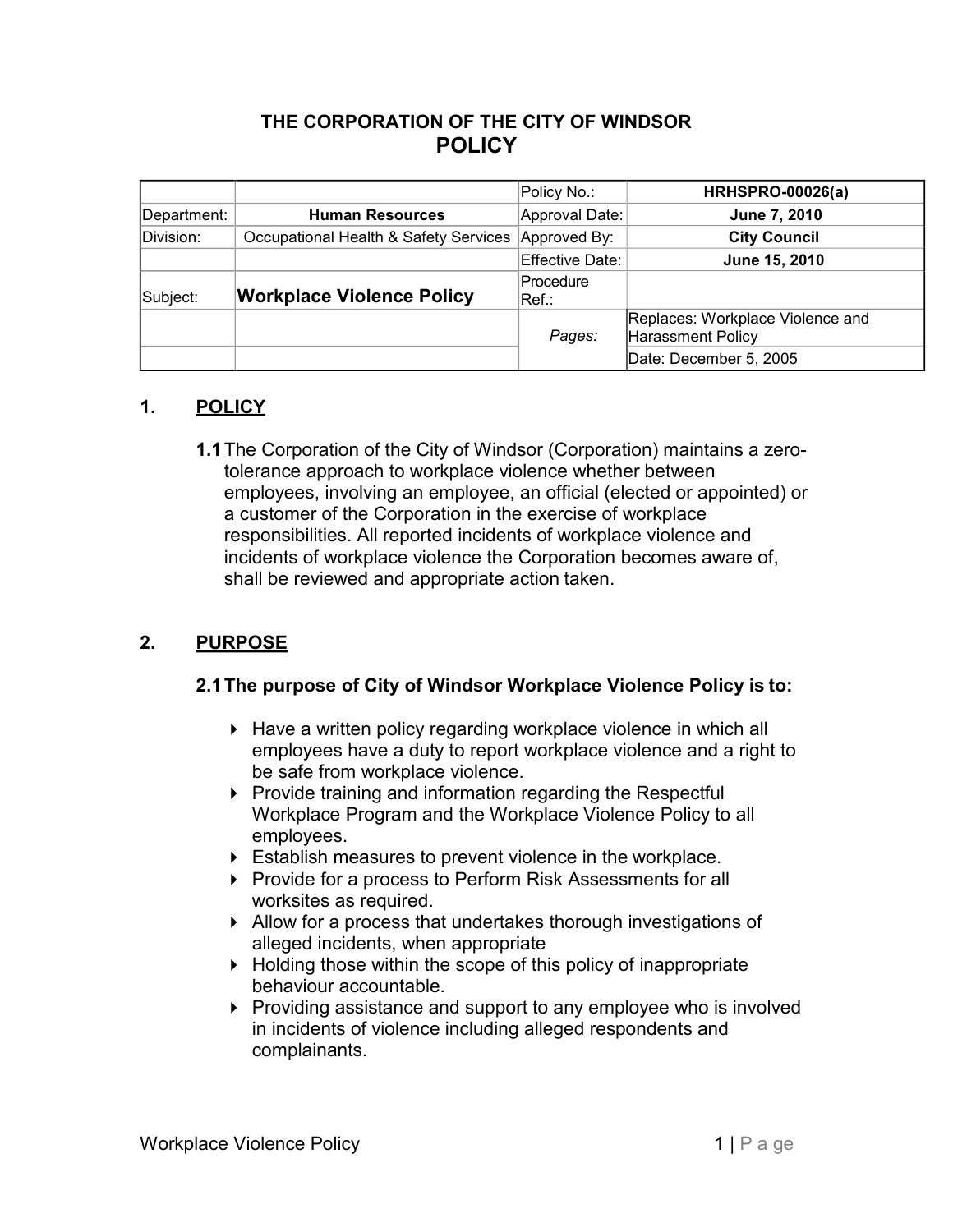### **3. SCOPE**

### **3.1Policy Application**

This policy applies to all employees of the Corporation and officials (elected or appointed), inclusive of paid, unpaid and/or volunteer status.

#### **3.2 Right to Respond to Any Incident of Workplace Violence**

The Workplace Violence Policy is both a complaint and incident driven policy meaning that nothing in this policy shall be deemed to limit the right or obligation of the Corporation to respond to an incident of workplace violence of which the Corporation is aware whether or not any employee has made a complaint.

### **3.3Right to Discipline**

Nothing in this policy shall be deemed to limit or in any other way affect the right of the Corporation to discipline employees for insubordination or other breaches of the Standards of Employee Deportment or the appropriate Collective Agreement whether or not the action was accompanied by an act of violence or harassment.

### **3.4 Right to Refuse Unsafe Work**

Nothing in this policy shall be deemed to limit the rights of any worker in Section 43 of the Occupational Health and Safety Act to refuse unsafe work. In the event a refusal to work is based on an incident of workplace violence as defined in this policy, the supervisor and/or manager shall follow the requirements of the Occupational Health and Safety Act and the Corporate Safety Management Leadership Element Procedure to ensure the safety of employees in relation to workplace violence.

#### **3.4 Notices**

The Occupational Health and Safety Act Section 51(1), requires an employer in cases of workplace violence incidents resulting in a person being killed or critically injured:

An employer must:

 $\triangleright$  Immediately notify, by direct means such as telephone, a Ministry of Labour inspector, the workplace's joint health and safety committee or health and safety representative and union if any; and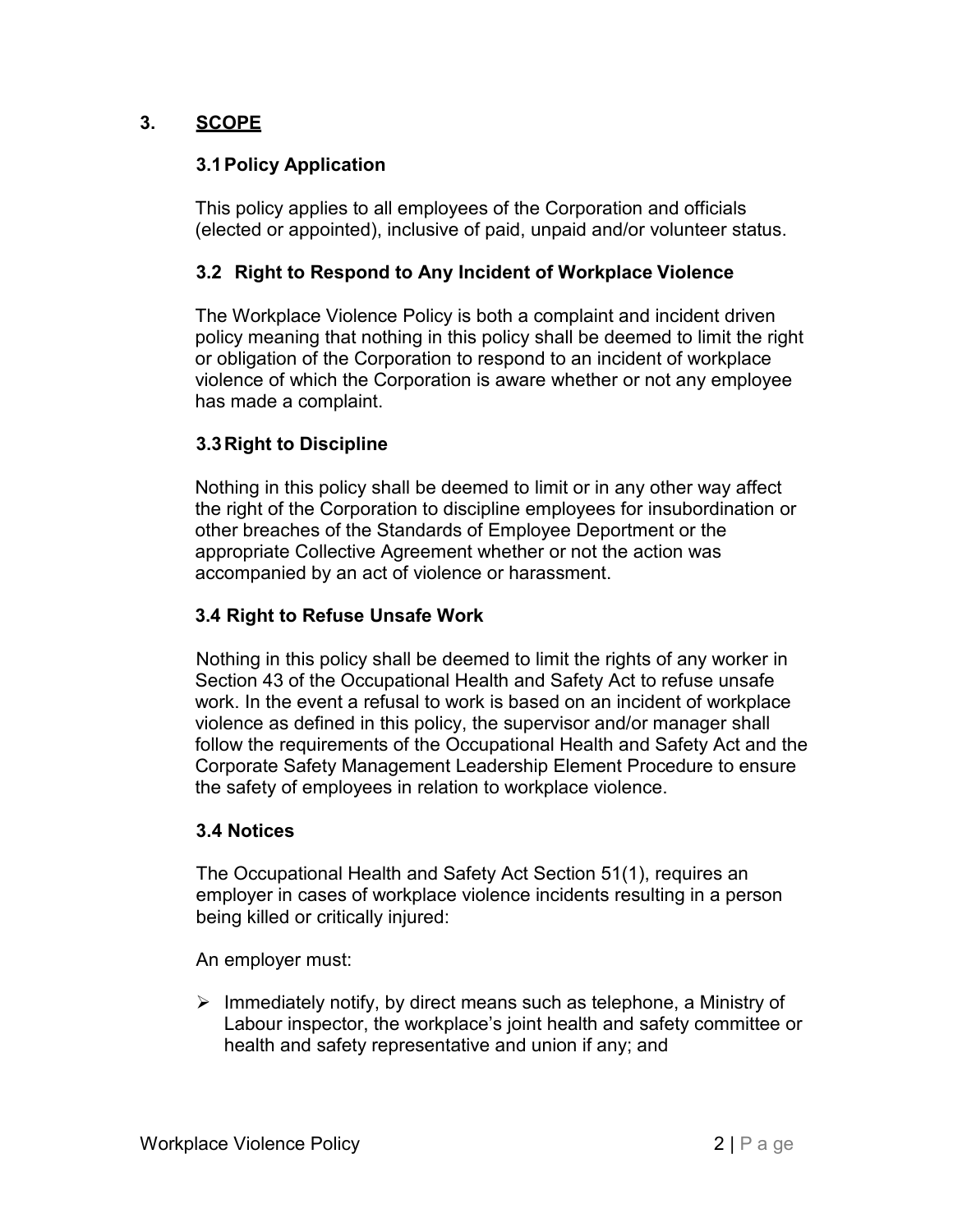$\triangleright$  Within 48 hours notify, in writing, a director of the Ministry of Labour, giving the circumstances of the occurrence and any information that may be prescribed.

# **4. RESPONSIBILITY**

#### **Responsibility, Authority & Accountability**

The Occupational Health and Safety Act imposes a duty on all employers' to take every precaution to ensure the health and safety of employees. As such, there is a duty to report any circumstances, which might affect the health and safety of employees.

The Occupational Health and Safety Act prescribes the requirements with regards to the employer's duty to protect the health and safety of workers in the workplace as outlined in Part III.0.1 "Violence and Harassment".

In order to comply with these duties as identified in the Occupational Health and Safety Act, the following responsibilities are determined to apply specifically for the protection of City of Windsor staff members from potential exposure to workplace violence.

### **4.1 Responsibilities of City Council**

City Council shall ensure adequate human and financial resources are made available to Senior Management to meet the prescribed requirements of the Occupational Health and Safety Act and corresponding regulations.

### **4.2 Responsibilities of Chief Administrative Officer (CAO)**

The Chief Administrative Officer shall support and maintain a safe and healthy workplace for all City of Windsor employees from the exposure of workplace violence.

#### **4.3 Responsibilities of Senior Management Team (CAO, Corporate Leadership Team & Executive Directors)**

Senior Management shall ensure:

 $\triangleright$  The Workplace Violence Policy and corresponding procedure is understood, implemented and maintained in an effective mannerfor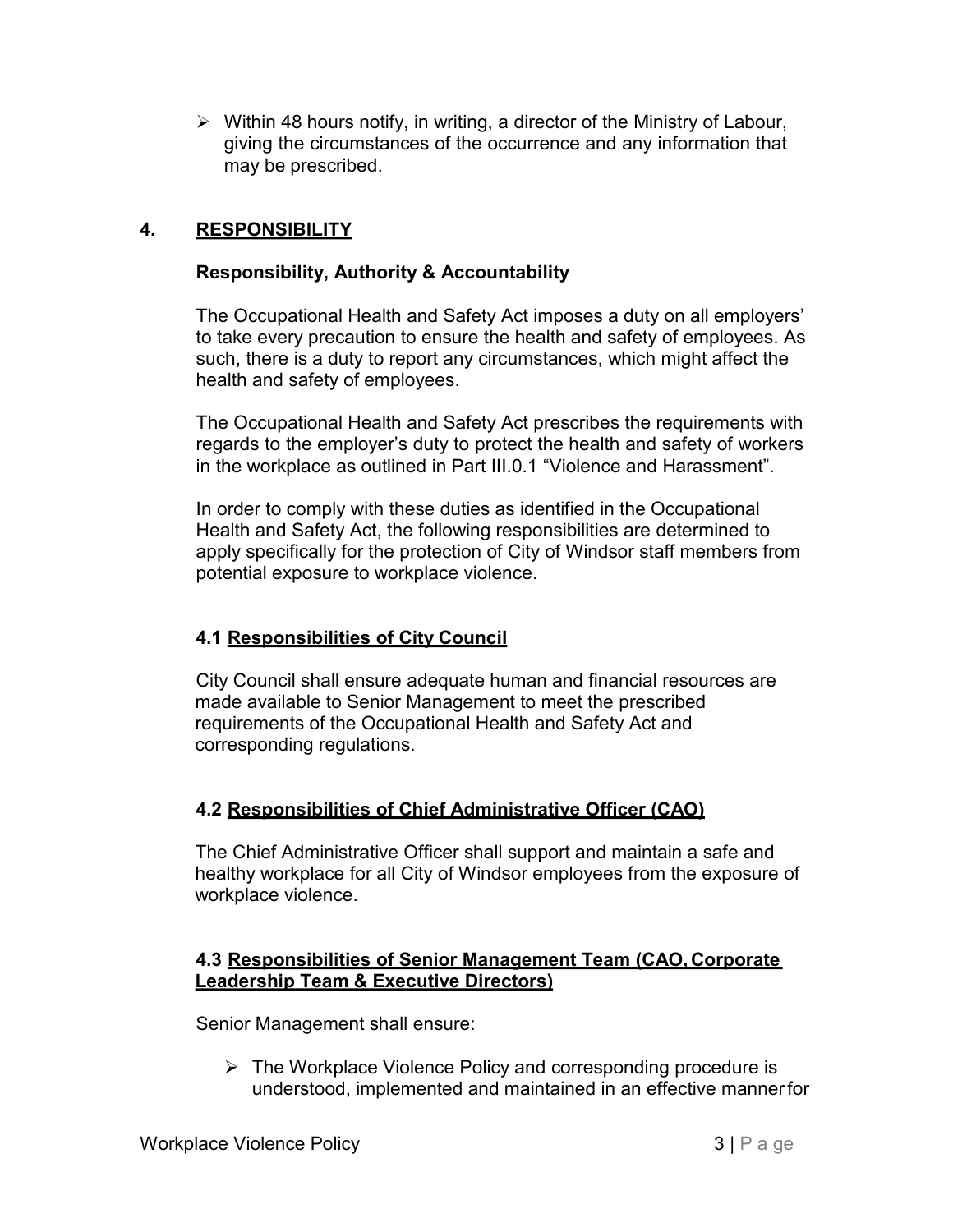the protection of each employee under their department's jurisdiction.

- $\triangleright$  Employees authorized with responsibility under the Workplace Violence Policy are provided with information and resources to carry out those responsibilities.
- $\triangleright$  The Workplace Violence Policy is supported by ensuring employees within their areas participate in Corporate training and communication sessions.
- $\triangleright$  Compliance with the standards and procedures for safe and healthy work practices and measures as established.

### **4.4 Responsibilities of Managers/Supervisors**

Managers/Supervisors shall ensure that:

- $\triangleright$  Employees are aware of and work in compliance with the standards and procedures established in the Workplace Violence Policy.
- $\triangleright$  Any incident(s) of workplace violence are documented, reported and duly investigated where a worker identifies that they are experiencing violence in the workplace or are being compromised in their ability to perform their job duties as a result of workplace violence, as per the Corporate Workplace Violence Procedure. This includes incidents of Workplace Violence that are reported by third parties, where the complainant may or may not make a formal report.
- $\triangleright$  Employees receive training to make them aware of the Workplace Violence Policy and Procedure.
- $\triangleright$  Employees work in such a manner and refrains from actions that may expose themselves or other workers to any unnecessary exposure to workplace violence.
- $\triangleright$  Employees are provided with immediate medical attention if an incident/accident occurs where a worker's health is seriously compromised due to workplace violence and they are no longer able to perform their normal job duties or remain in the workplace.
- $\triangleright$  They attend and participate in all Health and Safety training provided in relation to this policy and the prevention of workplace violence.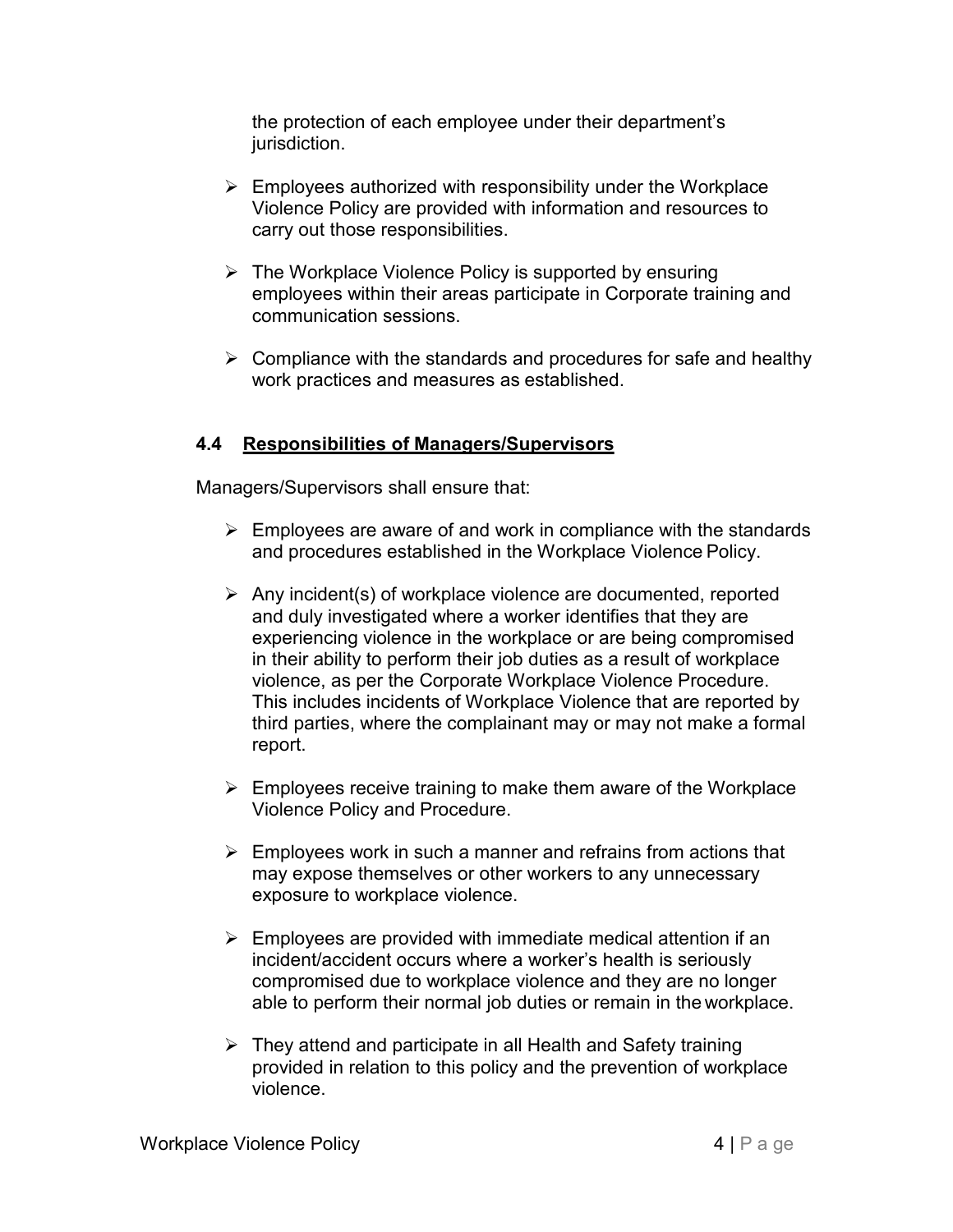#### **4.6 Responsibilities of Human Resources**

- ⮚ The Executive Director of Human Resources is designated as the Workplace Violence Policy Co-ordinator and is responsible for the maintenance of the Workplace Violence Policy and Procedures.
- $\triangleright$  The Workplace Violence Policy Co-ordinator is responsible to ensure the Workplace Violence Policy is in compliance with the requirements of the Occupational Health and Safety Act and any corresponding regulations.
- ⮚ The Workplace Violence Policy Co-ordinator is responsible to develop a plan of communication of this policy to inform employees and officials of its existence and use.
- ⮚ Where the Workplace Violence Policy Co-ordinator is a party to an incident of workplace violence, the City Clerk shall be designated as the Workplace Violence Policy Co-ordinator for that incident.
- $\triangleright$  Provide for the delivery of staff training on this policy to City of Windsor employees as established in the Corporate Health and Safety Plan and in compliance with section 25(2)(j) of the Occupational Health and Safety Act.
- $\blacktriangleright$
- $\triangleright$  The Workplace Violence Policy Co-ordinator, in consultation with the corporate joint health and safety committees is responsible for ensuring the policy is reviewed on an annual basis to ensure it complies with all applicable legal standards, codes, and practices. Ensure that the policy and corresponding procedure is working effectively to ensure a safe and healthy work environment for all staff of the Corporation. If inadequacies or gaps in this policy or corresponding procedure are identified, amend this policy and procedure to ensure a safe and healthy workplace for all City of Windsor employees.
- $\triangleright$  Conduct investigations of complaints as directed by the Workplace Violence Policy Co-ordinator in a timely manner and provides copy of completed Workplace Violence Investigation Reports to the appropriate management member(s), complainant and respondent.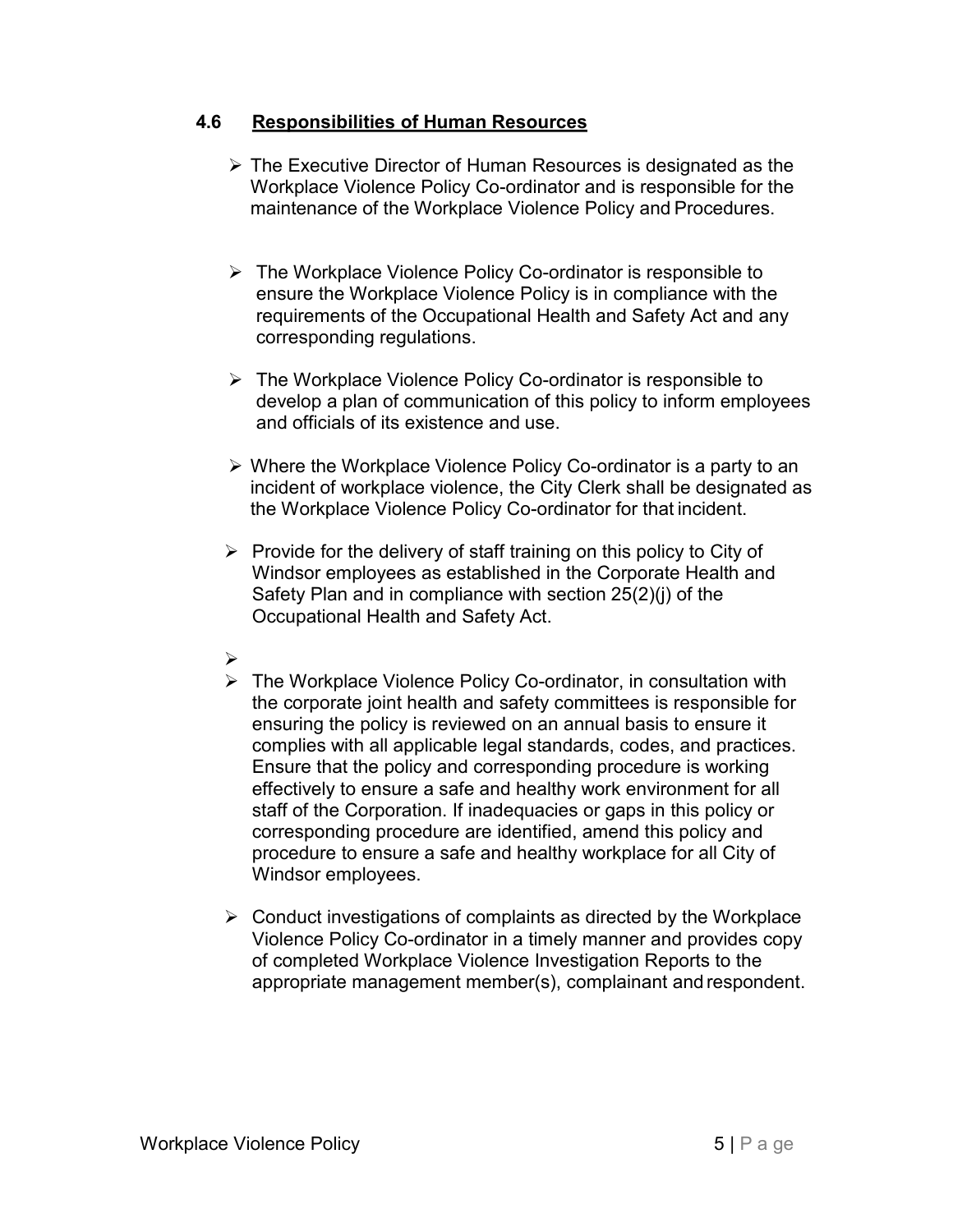### **4.7 Responsibilities of Workers**

All workers shall:

- ⮚ Work in compliance with the Occupational Health and Safety Act and Regulations, specifically the safe work practices identified in this policy, and all other corporate and departmental safe work practices.
- $\triangleright$  Notify their supervisor of circumstances in the workplace where they experience concerns or observe others experiencing concerns in relation to possible or actual incidents of workplace violence.
- $\triangleright$  Shall attend and participate in all Health and Safety training provided in relation to this policy and the prevention of workplace violence.

# **5. GOVERNING RULES AND REGULATIONS**

**5.1**This policy is governed by the following statutes of the Province of Ontario or the Government of Canada:

Criminal Code RS 1985, c. C-46, ss. 217.1, 265

Municipal Freedom of Information and Protection of Privacy Act, RSO, 1990 c. M-56

Occupational Health and Safety Act RSO 1990, C.0.1

Ontario Human Rights Code RSO 1990, H.19

Workplace Safety and Insurance Act S.O. 1997, c. 16

### **6. DEFINITIONS**

**Customer** is defined to include users and visitors to facilities as well as non- employees engaged in off-site interaction with city employees for work-related reasons.

**Domestic Violence** also known as **domestic abuse, spousal abuse, child abuse** or **intimate partner violence** (IPV), can be broadly defined as a pattern of abusive behaviours by one or both partners in an intimate relationship such as marriage, dating, family, friends or cohabitation.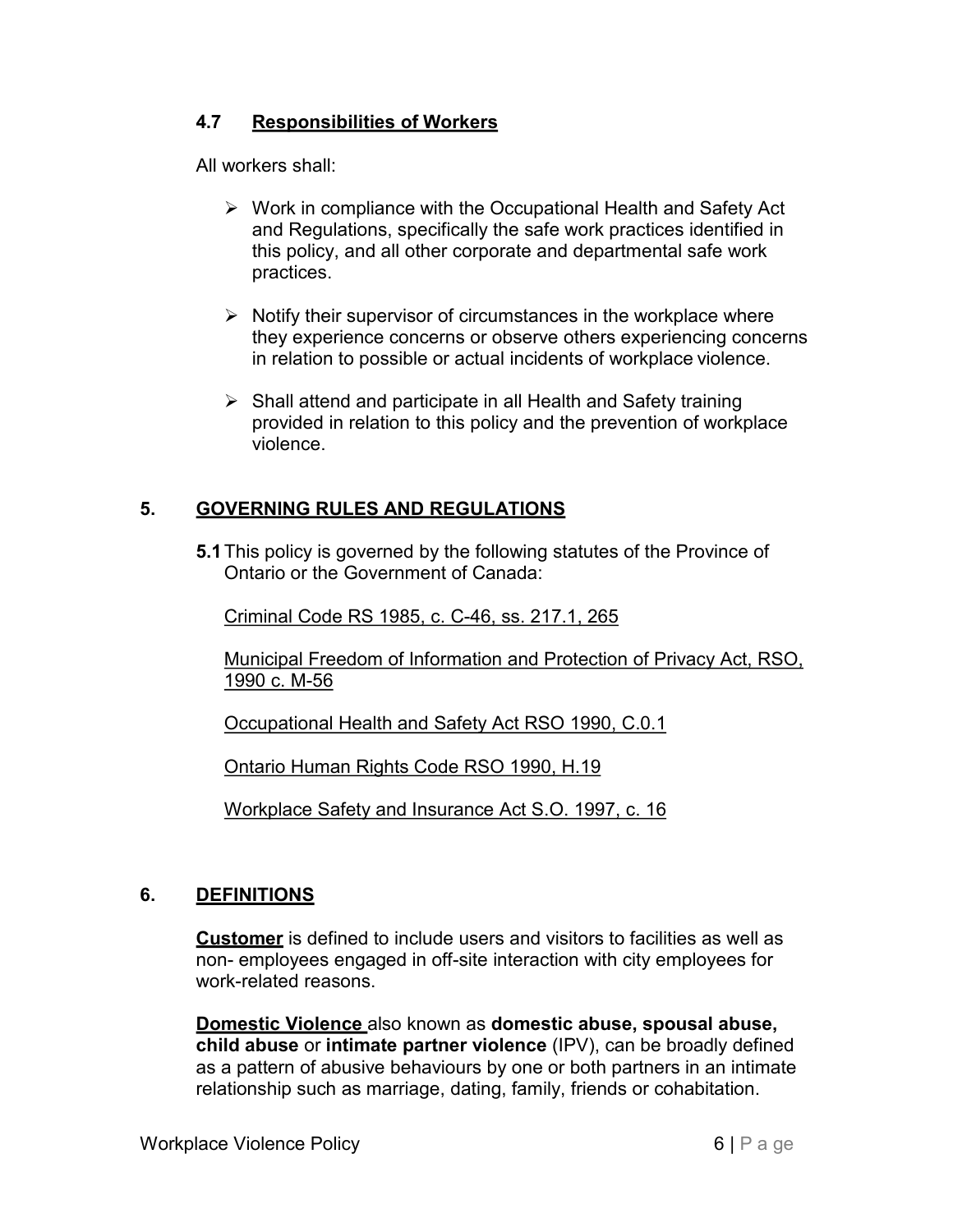Domestic violence has many forms including physical aggression (hitting, kicking, biting, shoving, restraining, throwing objects), or threats of sexual abuse; emotional abuse; controlling or domineering; intimidation; stalking; passive/covert abuse. [\(http://en.wikipedia.org/wiki/Domestic\\_violence\)](http://en.wikipedia.org/wiki/Domestic_violence)

**Employee Family Assistance Program (EFAP)** is defined as the program that is contracted by the Corporation of the City of Windsor to provide counselling to eligible employees and officials.

**Emergency** for use in this policy, is defined as a situation where, in the reasonable opinion of an employee witness, an assault has occurred or is about to occur or there is a risk of an assault occurring which has or may cause an injury (serious) to any person, including self-injury. Without limiting the generality of this statement, the presence of a weapon in a worksite, whether or not it is being used or is in plain sight, will be treated as an emergency.

**Employee** as defined in this policy, to include all union and non-union, regular and temporary full and part-time staff as well as students, interns, secondments, volunteers, seasonal staff and those working through an employment contract.

**Informal Resolution** is defined as a mutually agreed upon resolution between the respective parties which may involve an objective third party to resolve the issue without proceeding to a formal investigation.

**Injury** is defined as a violation of a person's physical or psychological integrity and includes self-injury.

**Injury (Serious)** is defined as an Injury, which requires immediate medical attention and includes a critical injury as defined in the Occupational Health and Safety Act, Regulation 834.

**Malicious Complaints** are defined as complaints made under this policy, which were known to be unfounded at the time they were made. Making a vexatious or malicious complaint can result in discipline up to and including dismissal.

**Official (Elected or Appointed)** as defined in this policy is a person who holds a public office or membership on a Council Committee with the City of Windsor whether obtained by election or by nomination of City Council or the Corporation of the City of Windsor.

**Poisoned or Negative Environment** is characterized by an activity or behaviour, not necessarily directed at anyone in particular, that creates a hostile or offensive workplace. Examples include but are not limited to: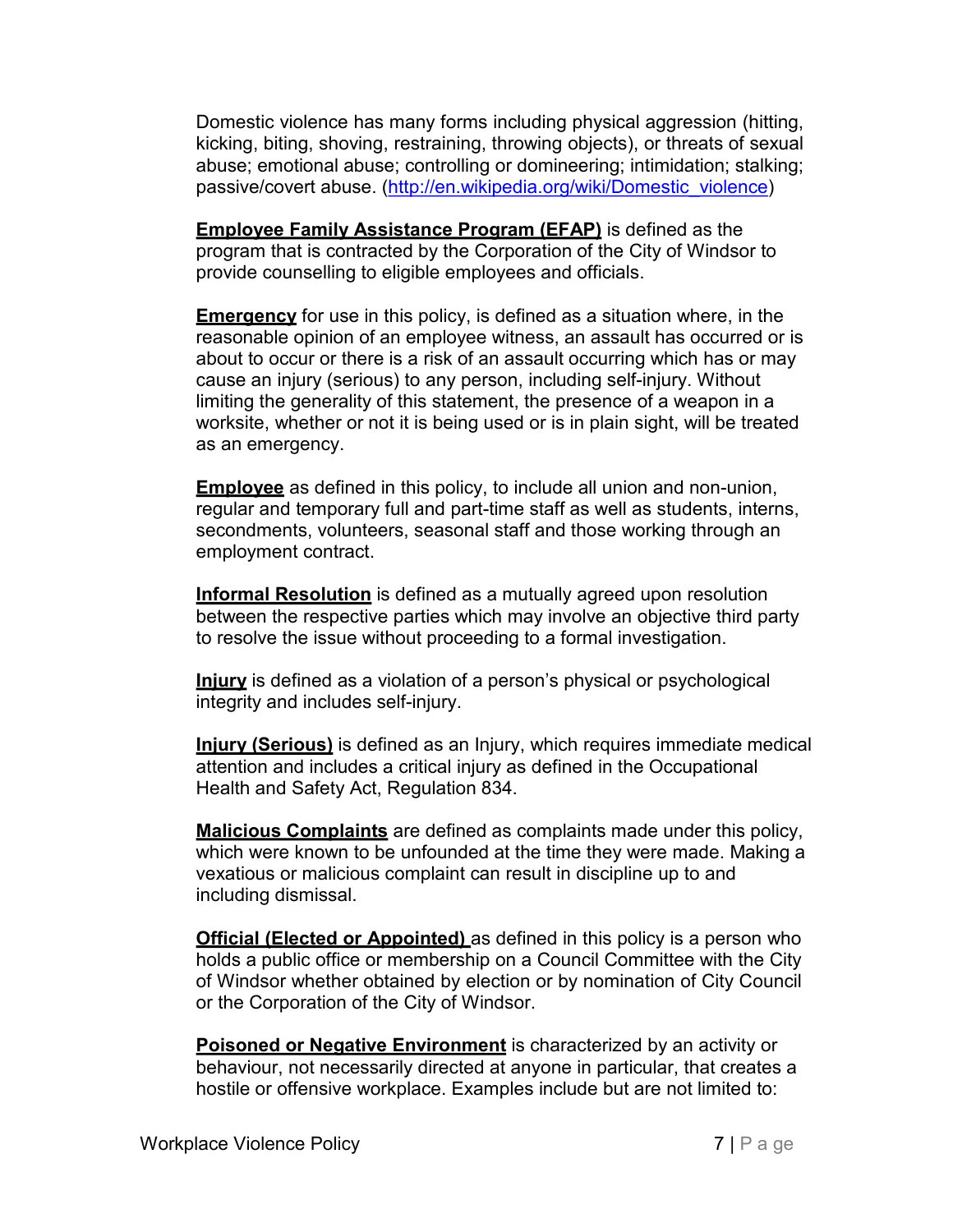graffiti, sexual insults or jokes, or abusive treatment of an employee or the display of pornographic or otherwise offensive material.

**Retaliation** is defined as any action taken against an employee who reported or witnessed an incident of workplace violence that is intended or perceived as a form of intimidation of the employee or an attempt to pressure the employee into withdrawing his or her complaint or statement about the incident. Retaliation includes making a false report of workplace violence against another employee. Acts of retaliation will be treated as independent acts of workplace violence and will be dealt with under this policy.

**Risk Assessment** is defined as an assessment the purpose of which is to identify the risks of workplace violence that may arise from the nature of the workplace, the type of work or the conditions of work. The OHSA requires that this assessment shall include consideration of: common circumstances in similar workplaces, and circumstances specific to the workplace.

**Senior Management Team (SMT)** includes members of the Corporate Leadership Team or whichever group(s) directly report to the CAO and all Executive Directors.

### **Workplace Violence** means,

- (a) the exercise of physical force by a person against a worker, in a workplace, that causes or could cause physical injury to theworker,
- (b) an attempt to exercise physical force against a worker, in a workplace, that could cause physical injury to the worker;
- (c) a statement or behaviour that it is reasonable for a worker to interpret as a threat to exercise physical force against the worker, in a workplace, that could cause physical injury to the worker.

R.S.O. 1990, Occupational Health and Safety Act. 1(1)

**Workplace Violence Policy Co-ordinator** is defined as the Executive Director or Human Resources or his or her designate, or in case of conflict of interest, the City Clerk.

# **7. VIOLENCE PROGRAM**

**7.1** The Corporation shall develop and maintain a program to implement the policy with respect to workplace violence as required under the Occupational Health and Safety Act section 32.0.1(1)(a).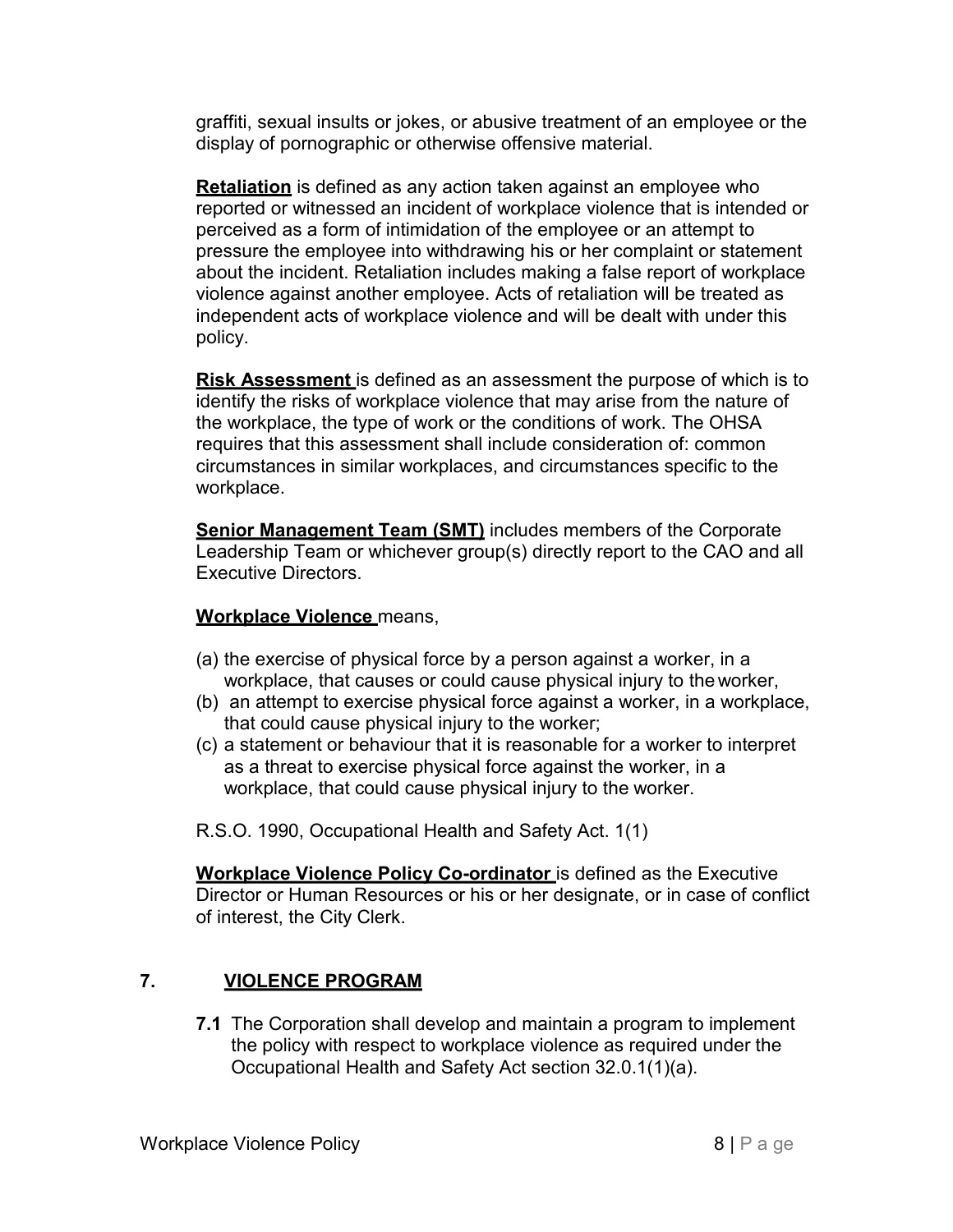- **7.2** The contents of this program shall include,
	- **7.2.1** Measures and procedures to control the risks identified in the assessment (refer to section 9) required by the Occupational Health and Safety Act as likely to expose a worker to physical injury.
	- **7.2.2** Measures and procedures for summoning immediate assistance when workplace violence occurs or is likely to occur.
	- **7.2.3** Measures and procedures for workers to report incidents of workplace violence to the employer or supervisor.
	- **7.2.4** How the employer will investigate and deal with incidents or complaints of workplace violence.
	- **7.2.5** Any prescribed elements identified in regulations or guidelines provided by the Ministry of Labour.
	- **7.2.6** Complaints of workplace violence the corporation receives anonymously will not be investigated by the corporation. Anonymous complainants will be re-directed to obtain additional information in relation to alleged incidents for contact information in order to provide appropriate follow-up.

# **8. PROVISION OF INFORMATION**

- **8.1** The Corporation shall provide information to a worker in accordance with the requirements of Section 25(2)(a) of the Occupational Health and Safety Act, including personal information, related to a risk of workplace violence from a person with a history of violent behaviour, when a worker can be expected to encounter that person in the course of their work and the risk of workplace violence is likely to expose the worker to physical injury while at the same time respecting Municipal Freedom of Information and Protection of Privacy Act (MFIPPA) and Ontario Human Rights Code.
- **8.2** Corporate employee's who have authority over the workplace in accordance with the requirements of Section 27(2)(a) of the Occupational Health and Safety Act shall advise a worker in the provision of information, including personal information, related to a risk of workplace violence from a person with a history of violent behaviour, when the worker can be expected to encounter that person in the course of their work and the risk of workplace violence is likely to expose the worker to physical injury while at the same time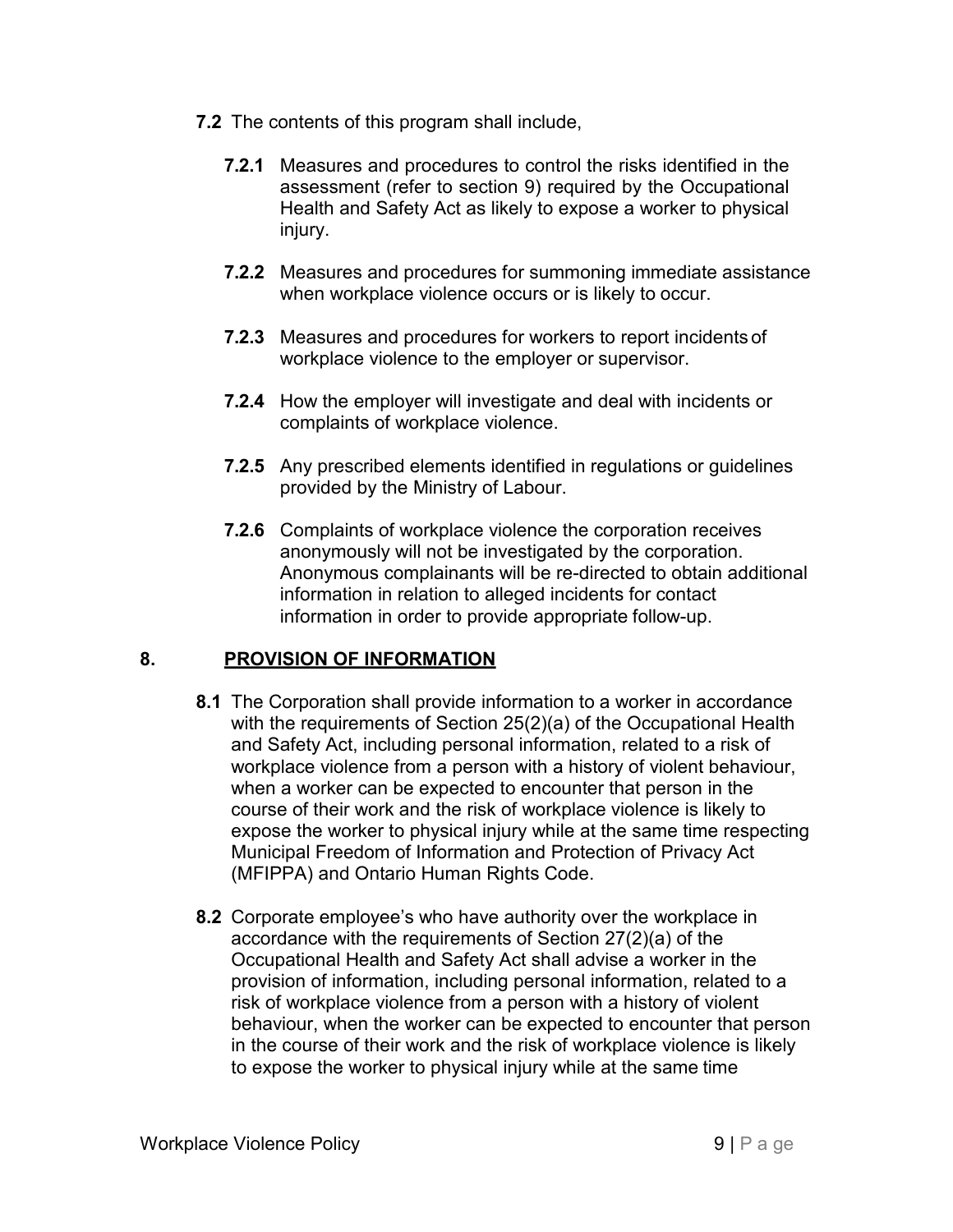respecting Municipal Freedom of Information and Protection of Privacy Act (MFIPPA) and Ontario Human Rights Code.

- **8.3** The Corporation or the corporate employee who has authority over the workplace shall not disclose more personal information in the circumstances of section 7.1 and 7.2 of this policy than is reasonably necessary to protect the worker from physical injury.
- **8.4** The Corporation or the corporate employee who has authority over the workplace shall consult with the City Solicitor and/or the Deputy City Solicitor in relation to all cases of this section.

# **9. MEASURES TO CONTROL RISKS IDENTIFIED IN AN ASSESSMENT**

**9.1** In accordance with Section 32.0.3(1) of the OHSA:

*"An employer shall assess the risks of workplace violence that may arise from the nature of the workplace, the type of work or the conditions of work."*

**9.2** The Corporation shall conduct assessments in adherence with the requirements of the Occupational Health and Safety Act and as detailed in Section 6.0 of the Workplace Violence Procedure.

# **10. TRAINING**

- **10.1** All employees shall receive Workplace Violence Policy training during Corporate Employee Safety Orientation and shall be retrained once every 5 years.
- **10.2** All Supervisors, Managers and Senior Management shall receive Workplace Violence Policy training during Supervisor Manager Health and Safety training once every 5 years as stipulated in the requirements of the Management Windsor Certificate.
- **10.3** Human Resources will provide additional instruction in Non-Violent Crisis Intervention training. This course is designed to provide employees with the information necessary to identify and deal with situations of violence or potential violence in their workplace. Human Resources shall provide this training as requested by Departments in addition to prescheduled annual sessions.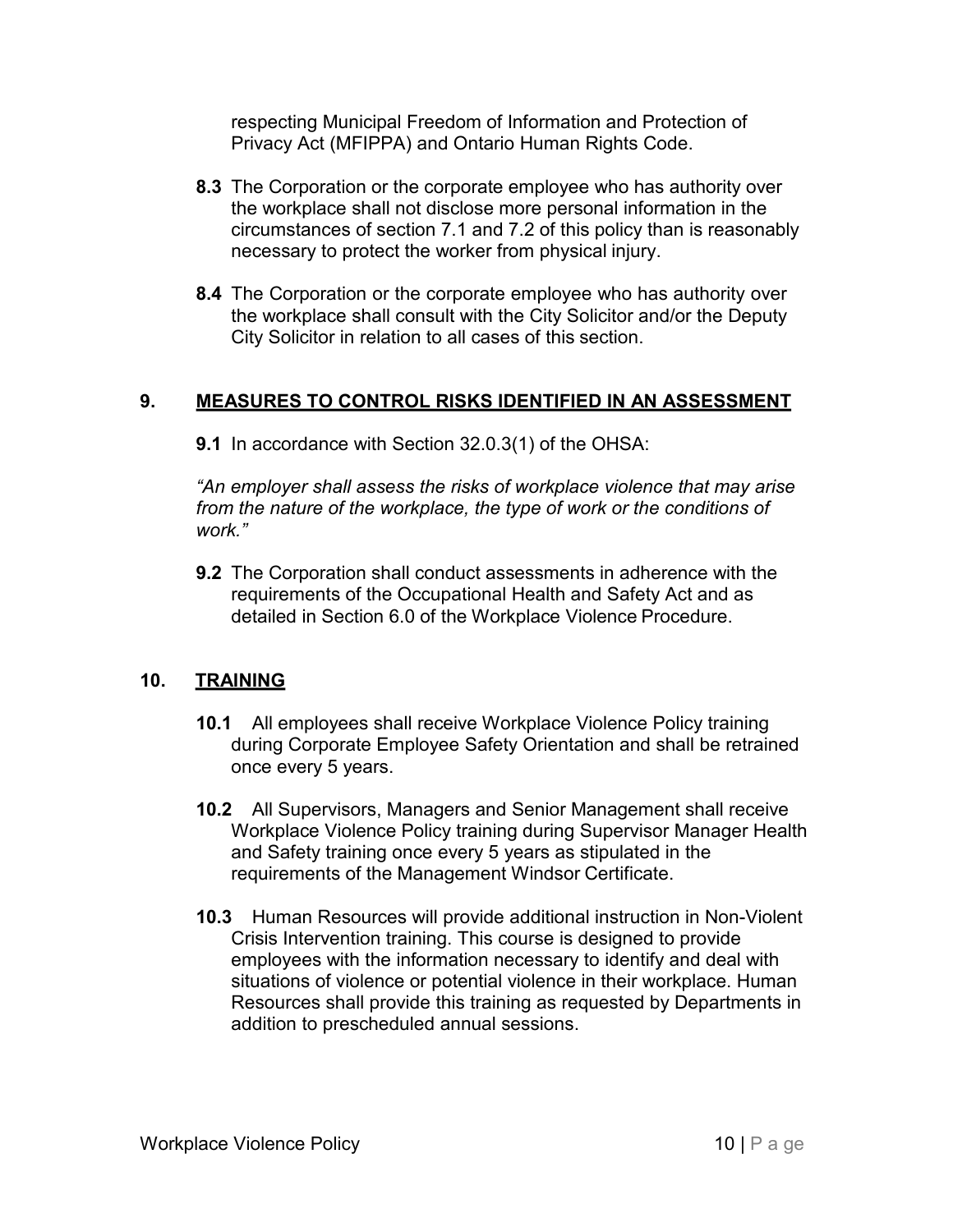### **11. VIOLENT INCIDENTS**

- **11.1** Abusive or offensive language, swearing and arguments with coworkers or members of the public shall be addressed by the Supervisor of the offending or offended employee(s).
- **11.2** Continued more frequent arguments with co-workers or the public, intentional property damage, vandalism, theft and fist fights would indicate an increasing level of concern for the safety of allemployees. The Supervisor with authority over the workplace is responsible to reconfirm the zero-tolerance policy with the offending employee and to issue discipline in consultation with their Manager and Human **Resources**
- **11.3** The Supervisor shall work in conjunction with Human Resources to ensure steps are taken to reduce the risk of future similar violent situations.
- **11.4** Supervisor's conducting investigations shall follow the requirementsof Section 12.0 and 14.0 of the Workplace Violence Procedure.

# **12. DOMESTIC VIOLENCE**

The OHSA states in Section 32.0.4, the following in regards to Domestic Violence:

*If an employer becomes aware, or ought reasonably to be aware, that domestic violence that would likely expose a worker to physical injury may occur in the workplace, the employer shall take every precaution reasonable in the circumstances for the protection of the worker."*

### **13. ADMINISTRATION**

#### **13.1 Costs**

The Corporation shall be responsible for the costs of the administration of this policy including the costs of any mediation services initiated by the Corporation. All parties retaining outside legal or any other assistance shall be solely responsible for the cost involved.

#### **13.2 Records**

All documentation related to complaints made under this policy shall be filed in one centralized location, separate from any personnel files, with